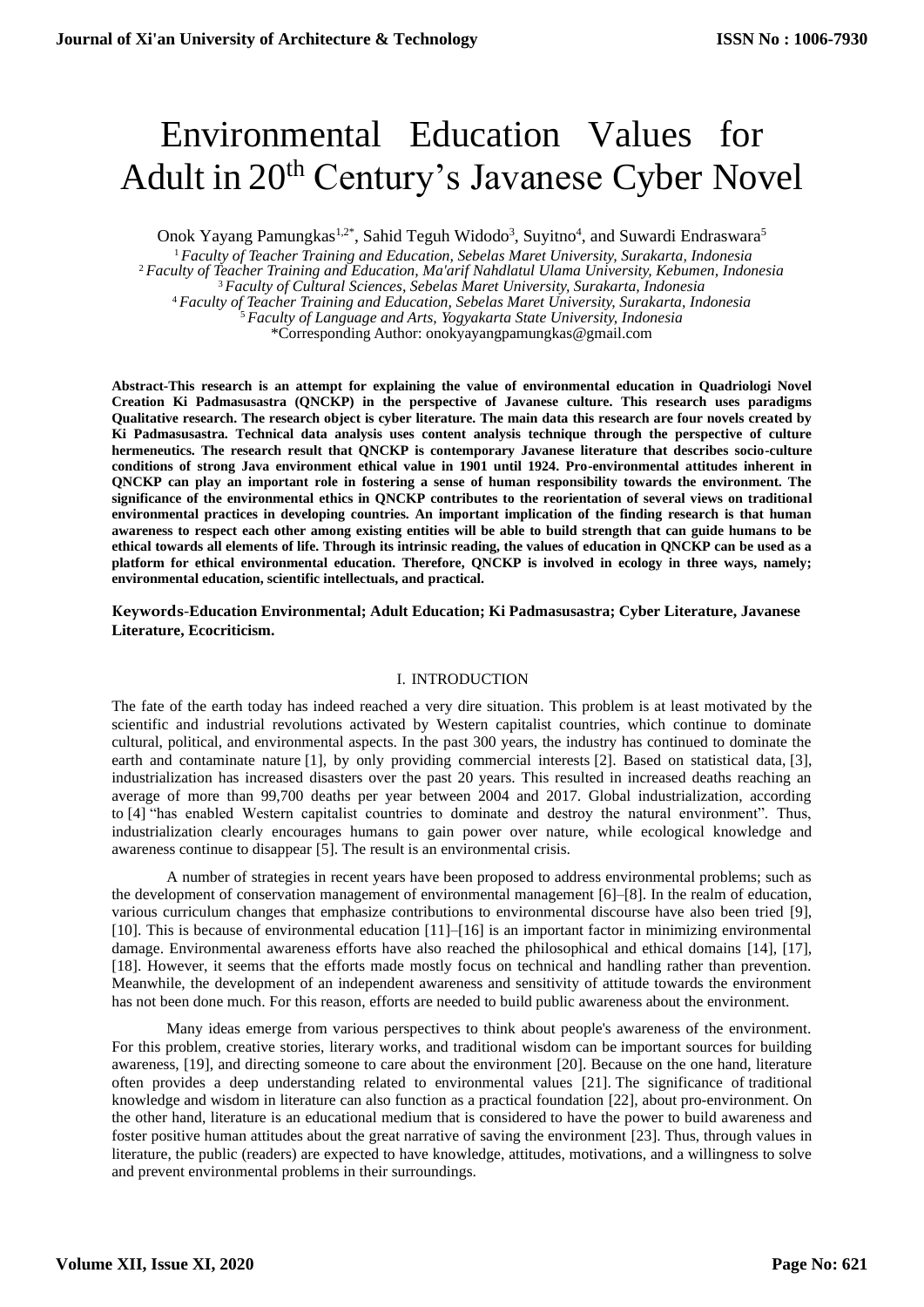Much of the literature and educational media has been concerned with the explorative power of environmental issues in literary works, however, the various studies conducted are still oriented towards Western literary studies and paradigms [14]. There has been no research that tries to explore Orientalism literature, especially Javanese<sup>1</sup> literature, which is oriented towards Eastern wisdom. Orientalism literature is important because it is dealing with local wisdom that emphasizes the principle of harmonization and nonviolent coexistence [17]. For this reason, QNCKP was chosen because it considers three things: 1) QNCKP is Javanese literature which has strengths in aspects of environmental wisdom, both philosophical and practical; 2) Ki Padmasusastra (author) is a great Javanese writer who dominated the entire transition to modern times. Through QNCKP, Ki Padmasusastra can provide readers with education about ecological awareness in the reciprocal relationship between humans and the environment; 3) QNCKP is literature with high-level stylistic [24], most of the readers are adults (students, researchers, and observers of literature). For this reason, environmental education in this context emphasizes environmental education for adults.

As it is known that adult environmental education is a new field of study, as "the result of combine environmental movements and adult education, by combining an ecological orientation with a learning paradigm to provide a strong educational approach to environmental problems" [25]. There are important reasons why adults should be given the opportunity to be part of the educational goals, namely: 1) learning is a much more complex and broad process, regardless of age; 2) education is not only done formally in schools but can also be informal after school; 3) Formal environmentaleducation may not be the only strong option when considered with the latest social, economic, political and environmental conditions.

This research is an interdisciplinary study of literature, environmental education, philosophy, and culture, so the approach used is ecocriticism. Therefore, the study of ecocriticism deals with critical analysis of the representation of nature in literary texts in a commitment to environmental practices and solving ecological problems [26], [27]. In essence, ecocriticism, then, is one that tries to transcend human/natural, art/life, technological/natural duality aimed at leading to a sustainable life.

This research is an effort to involve and make literature as the mainstream of cultural movements about solving global environmental problems. Literature takes a role outside the structural and political steps in nature conservation. The orientation of this research is to explore the insights gained from Javanese literature and culture, which can be used to make new approaches in relation to environmental issues.

#### II. METHOD

The researcher chooses to use a qualitative research paradigm because research is a phenomenon that has not been revealed and cannot be obtained through statistical rules [28], [29]. Qualitative methods are suitable for revealing various qualitative information in literary texts that emphasize the assumptions, values, beliefs, and ideologies of each researcher [30].

The object of this study is referred to as cyber literature because data is taken online [31] on the website https://www.sastra.org. Research data sources are four novels by Ki Padmasusastra, detailed as follows.

| No. | <b>Tittle of Novel</b>                    | <b>Publication</b><br>Year | <b>Catalog Code</b> |
|-----|-------------------------------------------|----------------------------|---------------------|
|     | Serat Pethikan Saking Kabar Angin (SPSKA) | 1901                       | 1901-315, #39       |
| 2.  | Serat Rangsang Tuban (SRT)                | 1912                       | 1912, #516          |
|     | Serat Prabangkara (SP)                    | 1921                       | 1921, #43           |
|     | Serat Kandha Bumi (SKB)                   | 1924                       | 1924, #112          |

Table 1. The data from four novels created by Ki Padmasusastra

This research data in the form of text (words, phrases, and sentences) which implicitly or explicitly contains aspects of environmental education values. Qualitative data are classified through content analysis techniques based on text or main themes [36]. Efforts to uncover the meaning in QNCKP are done very carefully by paying attention to signs, symbols, categories, and meanings. The analysis steps include: 1) reading of the novel as well as collecting data [text] in accordance with the categories of environmental education values; 2) study and analyze data carefully in accordance with the research objectives; 3) interpret and verify

<sup>&</sup>lt;sup>1</sup> Javanese is one of the majority tribes in Indonesia. They inhabit especially in the provinces of Central Java, DIY, and East Java. Not only in Java, but Javanese people are also scattered in various islands in Indonesia and even abroad. However, [40] called Javanese are people whose native language is Javanese. In short, Javanese are the original Javanese inhabitants who live in the central and eastern parts of Java, who speak Javanese.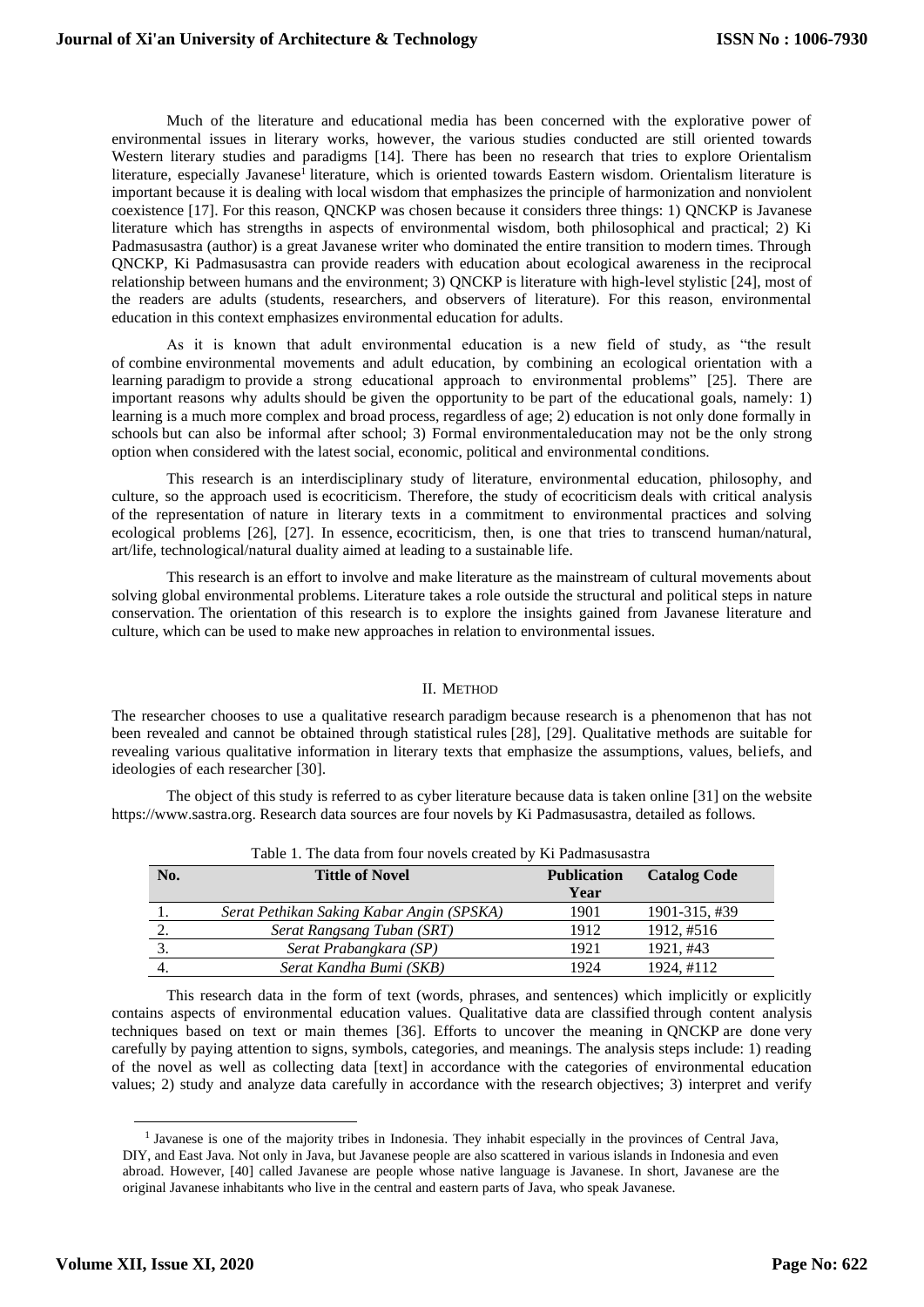data; 4) make conclusions; 5) and after the conclusion is made, the researcher checks again to ensure that all processes are in accordance with the aims and objectives of the study.

#### III. FINDING AND DISCUSSION

Experts recognize that literature can indeed give environmental education for readers [26], [27], [37]. The narrative in the literature is recognized to give many educational values. In QNCKP, readers are given a lot of learning about environmental awareness. Based on the data, 14 types of education were obtained which included moral, spiritual, aesthetic, nature conservation, water conservation, dry land conservation, water altruistic, cave altruistic, plant altruistic, psychological, semiotic, cultural, philosophical, and herbal traditions. Of these 16 types of education are categorized into 29 more specific forms of education. Exposure by type of education, the form of education, data code, title, and novel pages are described in the following table 2.

| No. | <b>Type of</b>              | <b>Form of Education</b>                                    | <b>Data</b>  | Novel & Page                             |
|-----|-----------------------------|-------------------------------------------------------------|--------------|------------------------------------------|
|     | <b>Education</b>            |                                                             | Code         |                                          |
|     |                             | Respect for nature, rivers and fish                         | <b>EE.01</b> | SKB/P.34-35                              |
|     |                             | Maintaining the beauty of the river                         | EE.02        | SKB/P.40-41                              |
|     |                             | Maintain the natural beauty                                 | EE.03        | SP/P.23                                  |
| 1.  | Moral                       | Raise people about the benefits of<br>water                 | <b>EE.04</b> | SP/P.23-24                               |
|     |                             | Cultivate a positive attitude towards<br>the environment    | <b>EE.05</b> | SPSKA/P.237                              |
|     |                             | Obedient to parents                                         | <b>EE.06</b> | SPSKA /P.313-314                         |
|     |                             | Maintaining the life of harmony                             | <b>EE.07</b> | SPSKA/P.27-28                            |
|     |                             | between humans and the environment                          |              |                                          |
|     |                             | Give away natural products                                  | <b>EE.08</b> | SKB/P.3                                  |
|     |                             | <b>Believe</b><br>in<br>existence<br>of<br>the              | <b>EE.09</b> | SPSKA/P. 6-7;                            |
|     |                             | metaempiris nature                                          |              | P.85-89                                  |
| 2.  | Spiritual                   | Appreciating the value of the Cave as a<br>spiritual medium | <b>EE.10</b> | SPSKA/P.71-72                            |
|     |                             | Respect the value of nature as a good                       | <b>EE.11</b> | SP/P.95-96                               |
|     |                             | location for meditation                                     |              |                                          |
|     |                             | Respect the aesthetic value of nature                       | EE.12        | SP/P.23                                  |
|     |                             | Appreciate the cave's aesthetics                            | EE.13        | SP/P.47-48,                              |
|     |                             |                                                             |              | SP/P.45-47                               |
| 3.  | Aesthetics                  | role<br>of<br>Appreciate<br>the<br>natural                  | EE.14        | SPSKA/P.92-93                            |
|     |                             | aesthetics in relation to the human                         |              |                                          |
|     |                             | psychological impact                                        |              |                                          |
|     |                             | How to work on the fields                                   | EE.15        | SPSKA/P.38                               |
| 4.  | Nature<br>conservation      | residence<br>with<br>Build<br>natural<br>a<br>ornaments     | EE.16        | SPSKA /P.148-150                         |
|     |                             | Processing river water for irrigation                       | <b>EE.17</b> | SP/P.61                                  |
| 5.  | Water conservation          | plants and mosques                                          |              |                                          |
|     |                             | Treat water for irrigating plants                           | <b>EE.18</b> | SPSKA/P.39-40                            |
| 6.  | Dry<br>land<br>conservation | Processing dry land into fertile land                       | EE.19        | SPSKA/P.214-217                          |
|     |                             | Natural services of water on plant life                     | <b>EE.20</b> | SP/P.23-24,                              |
| 7.  | Altruistic water            |                                                             |              | SP/P.59-60,                              |
|     |                             |                                                             |              | SP/P.77,                                 |
|     |                             | Natural services of water to human life                     | EE.21        | SPSKA/<br>P.21-22,<br>P.71-72, SKB/34-35 |
|     | Altruistic Goa              | Cave services as human habitation                           | <b>EE.22</b> | SP/P.35                                  |
| 8.  | Altruistic plants           | Appreciate natural aesthetics                               | EE.23        | SPSKA/P.3                                |
| 9.  | Psychic                     | Plant services for human life                               | <b>EE.24</b> | SRT/P.48-49                              |
|     |                             | The beauty of nature can provide                            | <b>EE.25</b> | SP/P.23-24,                              |
| 10. | Semiotics                   | psychic calm                                                |              | SP/P.21-22                               |

Table 2. The form and type of environmental education in QNCKP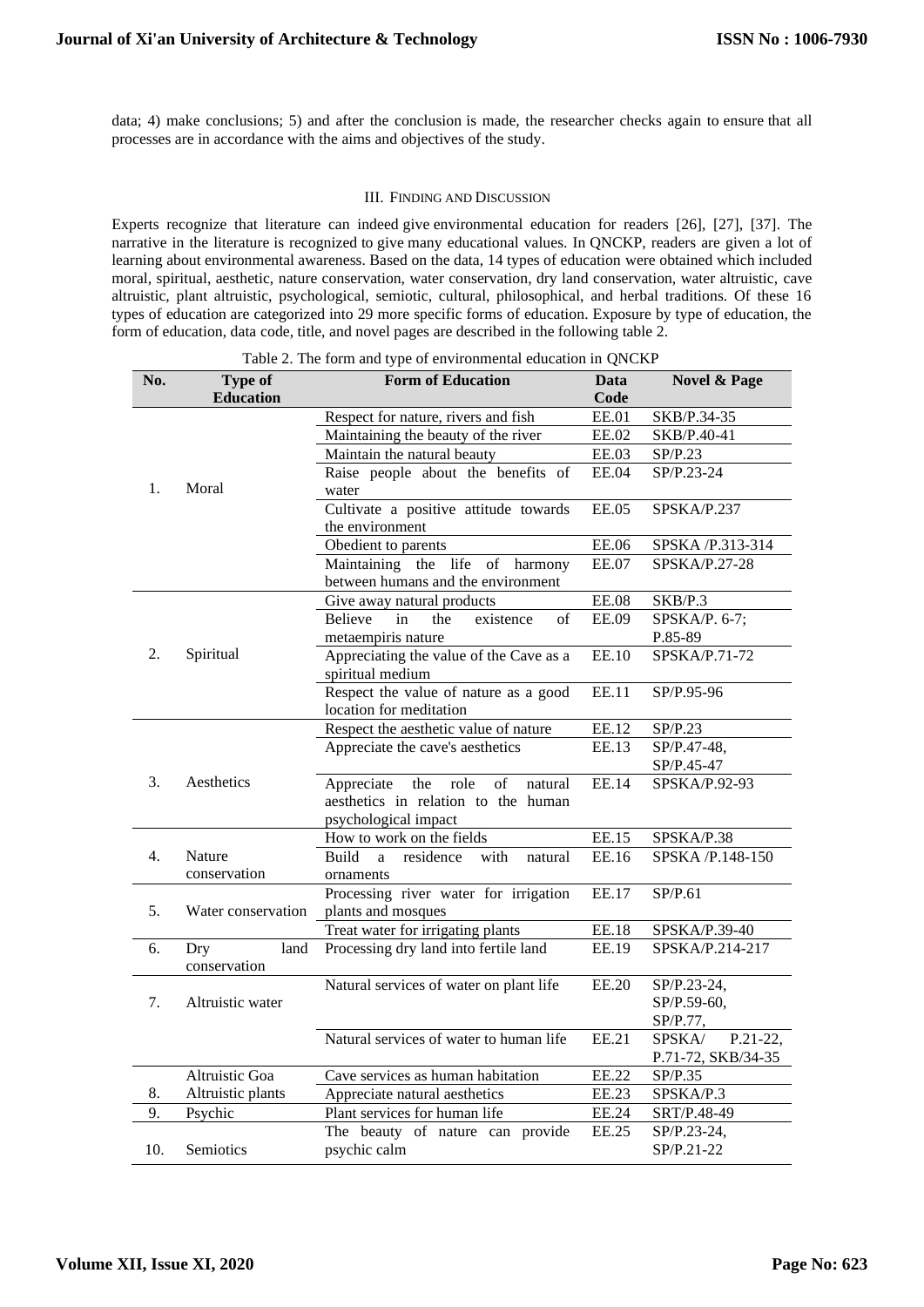| 11. | Cultural         | Appreciate animals as symbols of EE.26 SKB/P.3<br>wealth                         |       |             |
|-----|------------------|----------------------------------------------------------------------------------|-------|-------------|
| 12. | Philosophy       | Appreciate the results of nature for its EE.27 SPSKA/P.8<br>benefits in cultural |       |             |
|     |                  |                                                                                  |       |             |
| 13. | Herbal tradition | Get lessons from animal life                                                     | EE.28 | SP/P.23     |
| 14. | Altruistic Goa   | Appreciate plants for their benefits as EE.29<br>traditional medicine            |       | $SKB/P.7-9$ |

Note:  $\overline{EE}$  = Environmental Education

 $\begin{array}{rcl} P & = \text{Page} \\ \text{SKB} & = \text{Serat} \end{array}$ 

 $=$  *Serat Kandha Bumi* 

SPSKA = *Serat Pethikan Saking Kabar Angin*

SP = *Serap Prabangkara*

SRT = *Serat Rangsang Tuban*

The environment is imagination, social, character, and shadow puppet imagery in the QNCKP story represent the conditions of the people of their time. The environmental imagination displayed in the story refers to the author's sociocultural experience. The storyline in QNCKP illustrates the situation of people who are still very close to nature and traditional culture. This is evident in the setting, character behavior, events, and storyline. This condition can make a positive environmental education insight for the reader. The form of education values in QNCKP is explained as follows.

# *Moral Education*

The moral to the environment is a way of looking that humans have an ethical obligation to respect nature [19]. The form of moral ideology is seen, such as in the Fiber Kandha Bumi, namely in the escape of Dewi Siti Pasir when leaving the kingdom to look for her brother, he stopped in a river with a very beautiful atmosphere. Even though his emotional state was very chaotic, he was still able to hold his emotions. In fact, when he threw his feet into the river, he was not angry when the small fish ate his feet.

"Dewi Siti Pasir does not travel in a certain direction, / ... / The journey stops at a very large spring in the middle of the forest  $/ \ldots /$  The spring water is very clear, abundant, many fishes waders passing by crammed in crowds, three of them lined up to stick to the roots of trees the banyan that sticks in the water / ... / The goddess was impressed to see, stopped by the pool, sat on a rock, feet put in the water while rubbing, climbing eaten by Wader Fish scrambling, some biting nails to make it tickle" (Padmasusastra, 1924, P. 34-35).

That is, under any circumstances, there is no reason for humans not to respect nature. Although inferior, nature still has a value in itself, which under certain conditions, and even often, helps humans to be a solution to psychological problems, as in this case.

Furthermore, the incident when Retna Siti Pasir prefers bathing in the river than at home (EE.02, SKB / P.40-41) is also a form of human love for the river. Then, the attitude of Rara Apyu (EE.03, SP / P.23) who tried to enjoy all forms of natural beauty in his journey while seclusion. Then, we also got lessons from Prabangkara and Rara Apyu figures about the use of water in harmony (EE.04, SP / P.23-24). The story of Prince Prakêmpa and Dèwi Erawati who were affected by natural disasters (EE.06, SPSKA / P.313-314) provides a lesson for us that, nature also has the role of punishment for children who do not have good morals to their parents. Then, through Dèwi Angin-Angin as he enjoyed the beauty of the river and the fish in it (EE.07, SPSKA / P.27-28) is an important example of moral education.

The positive morals of Javanese society are indeed based on the view that humans and nature are a unity of existence [38]. Therefore, both must be maintained. The character's awareness of nature can encourage humans to form ecological moral systems [19], [23]. This awareness is related to Javanese society's understanding of the universe as an entity that has value, so it is worthy of respect, care, and care.

# *Spiritual Education*

Javanese people in QNCKP have strong spiritual beliefs. Through the figure of Ki Jaga Mandala who has the wealth that his wealth is given to the poor (EE.08, SKB / P.3) is a fact of spiritual belief. This is believed to be due to the strong influence of the tradition of religious belief in Java on social empathy. Javanese people have a strong belief about economic spirituality for social practice, for the sake of creating a harmonistic life [39].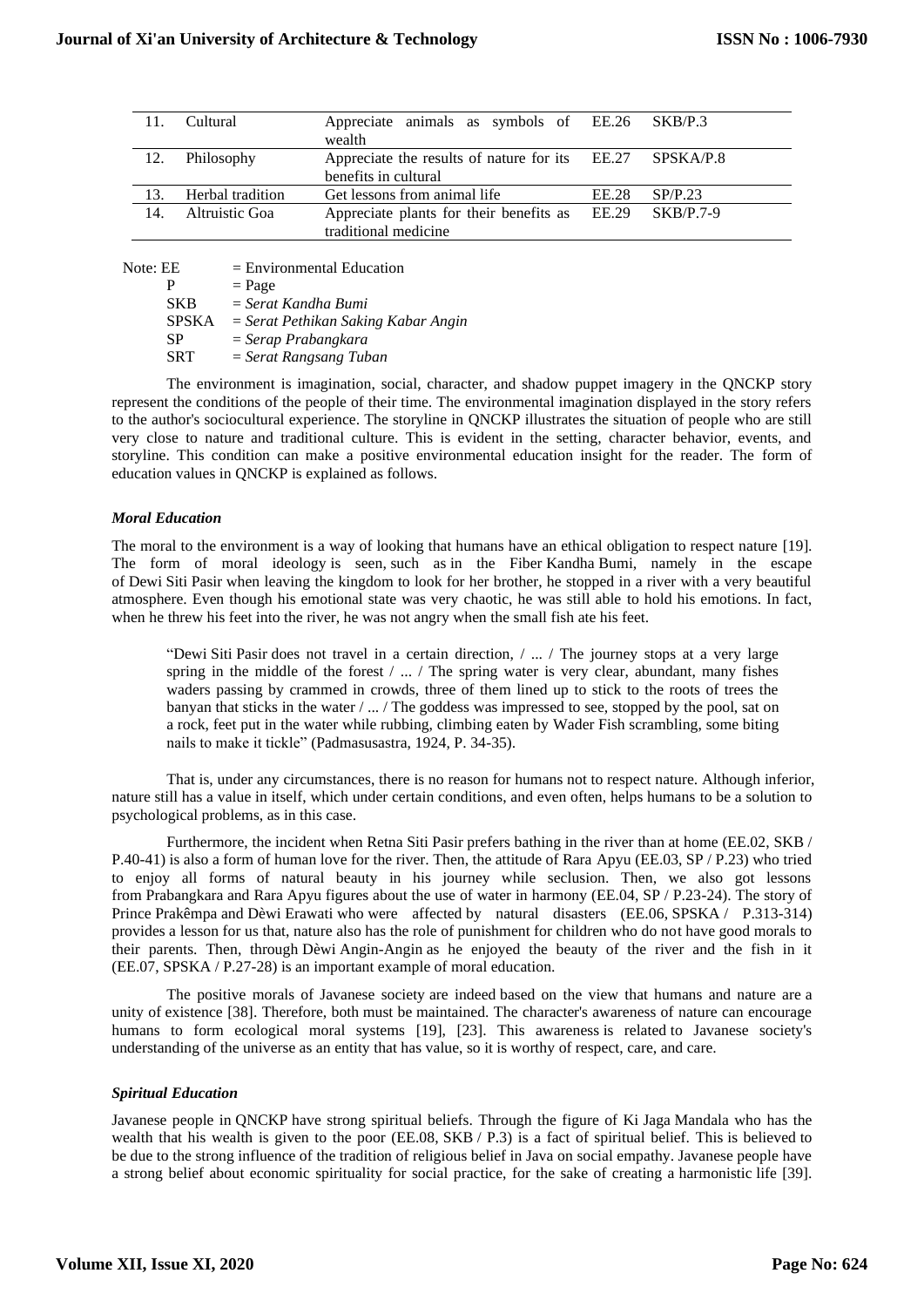Community life in QNCKP is not only in the empirical realm but also in the meta empirical realm. The meta empirical world is depicted through the figure of Prabu Bajrapati, who is a person who has died. But it has a role in human life. The following quote illustrates this.

"O my handsome grandson, you cannot speed up time. You are destined by the gods to bring down Ngatasangin, so you will not lose you, for generations to hold the kingdom of Marutamanda, your descendants," (SPSKA/P.6-7)

The people in QNCKP highly respect the cave because the cave is one place that has spiritual value. Data EE.10, SPSKA / P.71-72 and SP / P.95-96 provide insight into us about the behavior of Javanese people who use the cave as a place to meditate. This is indeed still an influence of Hindu-Buddhist beliefs (Magnis-Suseno, 1984), and the influence of old wayang stories rooted in Javanese society. For this reason, this traditional Javanese spiritual insight can help humans to keep nature.

## *Aesthetic Education*

The setting in QNCKP indeed tells a lot about the natural condition of rural Java which is still very beautiful. There is no story about human forms of crime against nature. The storyline of Prince Prabangkara's journey to the countryside provides insight into the panoramic beauty of lush rice fields and animal life that is still awake.

"The sound of water from the rice field dike falls in the paddy field / ... / The stag flying in sequence as if to show the direction of the road, the Emprit repeatedly passes through the nest to the middle of pandanus leaves, the tree is curved in the paddy water channel, making the Prince's heart uneasy." (Padmasusastra, 1921, P.23).

In addition to the natural beauty of rice fields, QNCKP also tells about the beauty of the cave. In data EE.13, SP / P.47-48, the condition of the cave has an interesting shape, its place is on a mountainside, and the largest has been inhabited by humans. This is inseparable from the Javanese tradition which regards the cave as a strategic and sacred place to conduct austerities.

Description of natural aesthetics can have a positive influence on human psychic. This is illustrated in EE.14, SPSKA / P.92-93, which is a story about the story of the East Radene's journey to search for Dèwi Sumilir. In this story, East Radèn seems dissolved in the atmosphere in the middle of a very beautiful forest. As if he forgot about the problem that became a psychological burden. Thus, the relationship between the aesthetic description of Javanese nature and the events of the story can give lessons for us that, preservation of natural aesthetics can have a positive influence on various aspects.

# *Environmental Conservation Education*

The forms of conservation in QRKKP are found in three forms. *First*, the form of nature conservation is illustrated through the rules for working on rice fields, which can be seen in data EE.15, SPSKA / P.38. Furthermore, in data EE.16, SPSKA / P.148-150, it also illustrates the form of nature conservation in the form of housing construction using tools from natural elements.

"The young merchant made a square house, sixty doors, in the middle was given a gap for the windway using funnel-like handling the mouth of a dragon falling in the intestines could give fresh air to the buildings around the house, the floor of the yellow Cendani stone the road to the room was given a mat made of embroidery by Leprosy /.../" (SKA/147-150)

The narration gives us an illustration of how Javanese people are very close to nature. The event of the unification of nature in a home building is one way for humans to care for nature, as well as a tangible form of the union of human beings with natural values.

*Second*, water conservation. This is illustrated in the data EE.17, SP / P.61 and EE.18, SPSKA / P.39- 40, which is a narrative about the management of river water flow used to irrigate plants and meat water needs in the mosque. Conservation efforts show that, water is one of the sacred elements of life in life (compare, Widodo, 2013). Water representations that are so important are guiding various ways in humans to continue to care for and manage them in a way and culture at a certain time.

*Third*, dry land conservation. The majority of the environmental conditions in QNCKP are indeed dominated by a fertile natural atmosphere. However, in SPSKA, there is an area that has a land condition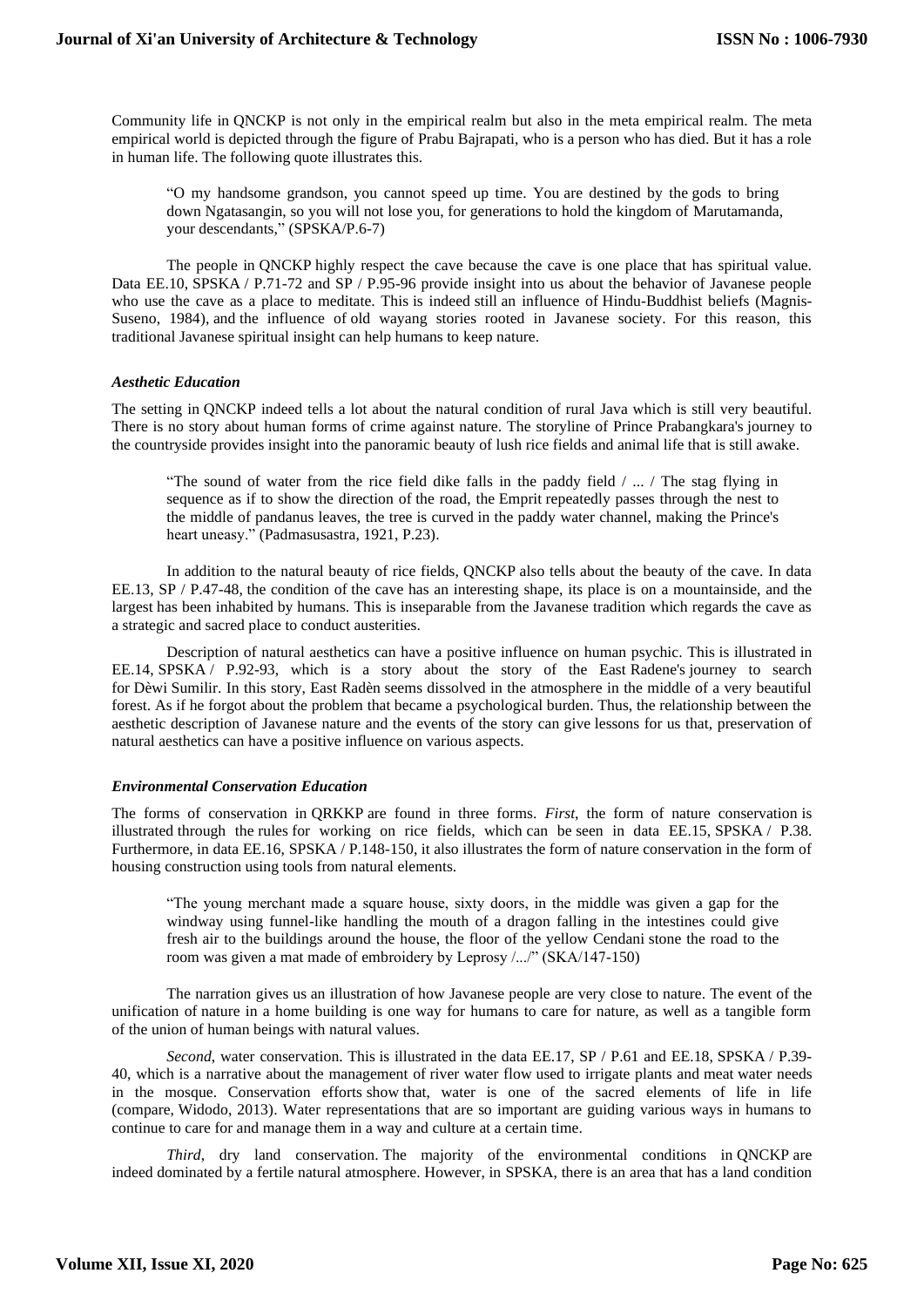that seems less fertile. This is illustrated in EE.19, SPSKA / P.214-217, namely in the course of events about the escape of Jaka Erawana, Jaka Bayu, and his soldiers from the pirate prison. In an effort to survive, they are trying to cultivate dry land so that it can become food land. Cultivation of land is done in cooperation, and with traditional norms. In this case, environmental conservation does need individual initiative [42]. For that reason, here, we can see how the efforts of the Javanese people to care for nature for the future of life together.

## *Natural Altruistic Education*

Altruistic nature is a service provided by nature to live on earth. The abundance of natural resources in Java is indeed very supportive of the survival of plants, animals, and humans. In the QNCKP, three types of altruism are found, including altruism of water, caves, and plants, which are detailed as follows.

*First*, **Altruistic Water**. In the QNCKP many channels display the water element. This cannot be separated from the fact that geographically, Java has many water resources. In data EE.20, SP / P.23-24, SP / P.77, natural water sources are useful for flowing plants. The availability of enough water causes a variety of natural plants and plant care can seem to be fertile. Data EE.20, SP / 59-60 describe water as a means of transportation. Furthermore, water is also another benefit, as illustrated in data EE.21, SPSKA / P.71-72, SKB / P.34-35, which is about the use of water for the needs of human life. That is, water does give many services for life on earth. For this reason, human sensitivity and human awareness are needed to be able to keep up water availability for the sake of sustainability.

*Second*, **Altruistic Goa**. Some traditional Javanese people use the cave as a place to live, as in EE.22, SP / P.35. Then, in certain situations, the community also often uses the cave as an ascetic place, as noted in EE.10, SPSKA / P.71-72; EE.11, SP / P.95-96. In the QNCKP, the cave is not only a medium for the practice of human life, but it can also appear only as an author's narrative about the natural beauty of Java. This narrative can be seen such as in data EE.23, SPSKA / P.3. This means that indeed, the beauty of the natural form of Java with the beauty of caves, all do have invaluable services to support the lives of all beings.

*Third*, plant altruistic. The incident about the departure of Prince Warihkusuma, because he was driven out of the kingdom (EE.24, SRT / P.48-49), is a reflection that humans depend their lives on the forest. Every day they only eat young leaves and various plants. For that reason, the forest with all its contents is very real to give altruistic to other living things.

For these three problems, the altruistic meaning is to take a distant view of the values of nature. Although, according to [43], nature sometimes also provides services for bad people, however, an understanding of altruistic nature is an effort to open the eyes of the human heart to act pro-environmental to protect the natural environment and society as a whole.

In the next flow event, QNCKP also displays a form of psychic education. This is illustrated through the character of Prince Prabangkara when looking for the departure of Rara Apyu. On his way, he stopped in a forest. There are many things that affect his psychic when he is dealing with nature, along with some animals that he meets. The following quote illustrates that.

"The journey is not necessarily the direction / ... / The seagulls fly in sequence as if to indicate the direction of the road, the Emprit birds repeatedly pass through the nest to the middle of pandanus leaves, the tree is curved in the paddy waterways, making the prince uneasy. He said to himself: How small animals can get happiness, everywhere always with their partners. Different from me" (Padmasusastra, 1921, P.23).

In a chaotic situation, sometimes the beauty of nature can also be a match for the beauty of someone we love. Likewise, the analogy of human beauty with natural beauty is a form of deep appreciation of natural values. Then, the anxiety of Prince Prabangkara when he saw the excitement of the birds was a very high form of respect for animals. That is, animals are not ordinary creatures, but animals are creatures that are worthy of respect, which might give an example of happiness for humans.

Javanese culture is indeed often the same as symbols. In traditional Javanese culture, an indicator of one's wealth is still based on the number of livestock (EE.26, SKA / P.3). Even though animals are a symbol of economic success, they also need to be seen as a way to sustain animal life. Another form of Javanese cultural symbolism about nature is also illustrated through the custom of Dèwi Angin-Angin to collect gambier [jasmine] flowers as jewelry (EE.27, SPSKA / P.8). This is indeed inseparable from the strong traditions of Javanese people that have been rooted since ancestors. For Javanese people, jasmine flower has a philosophical meaning, namely "*Melati*", an abbreviation of "the taste of *Melat saka njero ati"*, which means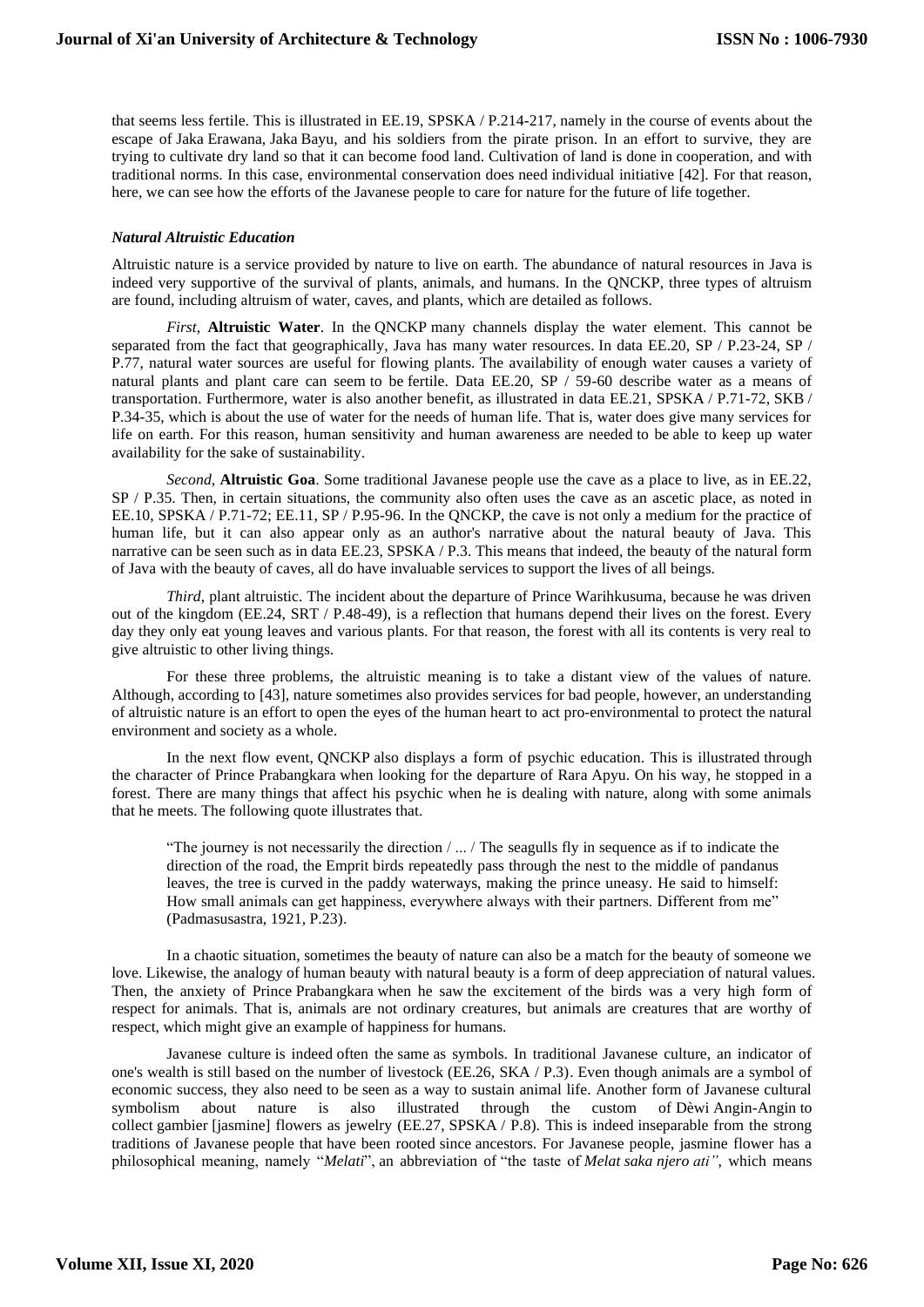"sincere sense from the heart". This philosophy means that Javanese people strive to uphold loyalty and honesty. Every action and speech will always be based on sincere feelings.

Javanese people in QNCKP still have a positive relationship with animals. Animal happiness is sometimes used as a comparison of the happiness of human life. Prince Prabangkara's attitude (EE.28, SP / P.23) is a reflection of the attitude of Javanese people to look at animals more radically. Animals are not always inferior creatures, but animals are a source of life learning, as well as examples of life that deserve to be role models. The meaning of animals in this way is very helpful towards animal life expectancy in a sustainable way.

Javanese people in QNCKP still rely on traditional medicine. In fact, there are some people who combine traditional medicine with spiritual rituals. The story of how to treat Kyai Rasatala so that Mbok Jaga Mandala became pregnant, such as (EE.29, SKB / P.7-9), is illustrated about the collaboration between potions, *petung* (calculations), and prayers.

In the narration there is important information that the Javanese people in the time of the Prabangkara Fiber were created (in 1924) still using traditional methods of treatment along with complex behavior. The method seems to have indeed become a habit of a hereditary community that is integrated with the Islāmic way. And, with strong conviction, this method often succeeded in achieving the desires desired by the community.

#### IV. CONCLUSION

QNCKP is contemporary Javanese literature describing the sociocultural conditions of Java in 1901 s.d. 1924. Through the plot, setting, and character traits, implicitly or explicitly is a reflection of the Javanese way of life that still prioritizes an ethical sense of the environment and all elements of nature. This ethical feeling is an ideal standard of living in accordance with the values that developed in Javanese culture when the QNCKP was created.

Since the narrative originated and developed, QNCKP has provided a lot of education for readers about nature and human relationships from the perspective of Javanese culture. Environmental practices inherent in the life of Javanese people strongly support the pro-environment movement for the long-term. The traditional Javanese knowledge system teaches us about restoring unity of mind about human awareness of nature.

The pro-environment attitude inherent in QNCKP can play an important role in maintaining a sense of human responsibility towards the environment. The significance of the ecological narrative and environmental ethics in the QNCKP contributes to the reorientation of several views on traditional environmental practices in developing countries. Therefore, it is very important to involve literature as a means for mainstreaming proenvironmental education messages.

An important implication of the research findings is that human awareness to respect each other among existing entities will be able to build strength that can guide humans to be ethical in their environment. The practice of Javanese life that upholds harmony, empathy, respect, and mutual need for non-human beings is valuable learning for literary readers. Thus, QNCKP is involved in ecology in three ways, namely environmental education, scientific intellectual, and practical.

### ACKNOWLEDGEMENT

We would like to thank the LPDP (*Lembaga Pengelola Dana Pendidikan*) for providing this research funding support.

## REFERENCES

- [1] J. Beattie and T. Liu, "Introduction---Environment, Modernization, and Development in East Asia: Perspectives from Environmental History," in *Environment, Modernization and Development in East Asia: Perspectives from Environmental History*, T. Liu and J. Beattie, Eds. London: Palgrave Macmillan UK, 2016, pp. 1–28.
- [2] N. Hooti and A. Ashrafian, "D . H . Lawrence ' s St . Mawr : An Ecocritical Study," *3L Southeast Asian J. English Lang. Stud.*, vol. 20, no. 2, pp. 31–42, 2014.
- [3] K. Sudmeier-Rieux, U. Nehren, S. Sandholz, and N. Doswald, *Disasters and Ecosystems : Resilience in a Changing Climate*. Nairobi: United Nations Environment Programme, 2019.
- [4] D. E. Clover, "Environmental adult education: Critique and creativity in a globalizing world," *New Dir.*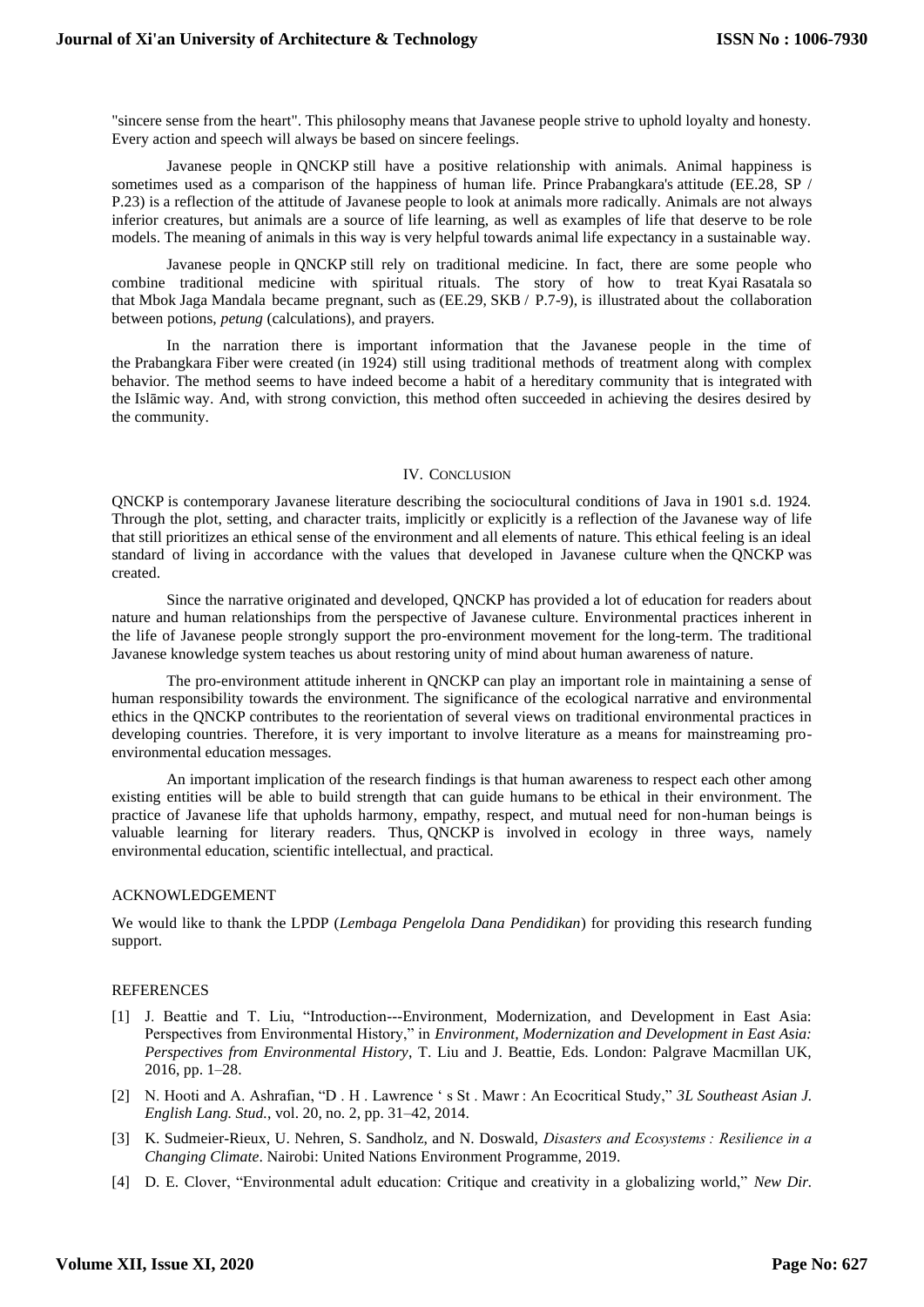*Adult Contin. Educ.*, vol. 2003, no. 99, pp. 5–15, 2003.

- [5] S. E. Pilgrim, L. C. Cullen, D. J. Smith, and J. Pretty, "Ecological knowledge is lost in wealthier communities and countries," *Environ. Sci. Technol.*, vol. 42, no. 4, pp. 1004–1009, 2008.
- [6] G. Cortés Capano, T. Toivonen, A. Soutullo, and E. Di Minin, "The emergence of private land conservation in scientific literature: A review," *Biol. Conserv.*, vol. 237, no. July, pp. 191–199, 2019.
- [7] B. Paterson, "Ethics for Wildlife Conservation: Overcoming the Human–Nature Dualism," *Bioscience*, vol. 56, no. 2, p. 144, 2006.
- [8] S. McDonald, "Settler Life Writing, Georgic Traditions and Models of Environmental Sustainability," *Am. Rev. Can. Stud.*, vol. 45, no. 3, pp. 283–298, 2015.
- [9] K. Bishop, A. Reid, Andrew Stables, M. Lencastre, S. Stoer, and R. Soetaert, "Developing Environmental Awareness through Literature and Media Education: Curriculum Development in the Context of Teachers' Practice," *Can. J. Environ. Educ.*, vol. 5, no. 1, pp. 268–286, 2000.
- [10] S. C. Helvaci and İ. Helvaci, "An interdisciplinary environmental education approach: Determining the effects of E-STEM activity on environmental awareness," *Univers. J. Educ. Res.*, vol. 7, no. 2, pp. 337– 346, 2019.
- [11] S. Suwandi, H. Zainnuri, and A. Yunus, "Ecological literacy values in Indonesian language textbook for senior high school students published by Ministry of Education and Culture," *J. Phys. Conf. Ser.*, vol. 1360, no. 1, 2019.
- [12] A. B. A. Al-Hashim, H. Almebayedh, and C. Lin, "A surveillance study for climate change as an environmental education model in GCC countries," *Opcion*, vol. 36, no. SpecialEdition26, pp. 892–907, 2020.
- [13] S. Yulisatiani, S. Suwandi, Suyitno, and S. Subiyantoro, "Sustaining the environment: The wisdom of banyumas women in Ahmad Tohari's novels," *Rupkatha J. Interdiscip. Stud. Humanit.*, vol. 12, no. 1, pp. 1–11, 2020.
- [14] O. Y. Pamungkas, S. T. Widodo, Suyitno, and S. Endraswara, "Environmental Wisdom: An Observation of Ecocriticism towards the Javanese Cyber Literature in 20th Century," *Intenational J. Adv. Sci. Technol.*, vol. 28, no. 10, pp. 46–60, 2019.
- [15] O. Y. Pamungkas, S. T. Widodo, and S. Endraswara, "Ecocriticism in 20 th Century Javanese Cyber Novel: A Review of Ontology, Ethics, and Educational Values," *J. Xi'an Univ. Archit. Technol.*, vol. XII, no. VI, pp. 1398–1408, 2020.
- [16] O. Y. Pamungkas, S. T. Widodo, Suyitno, and S. Endraswara, "Ecocriticism : Javanese Cosmology and Ecoethic in Tetralogy Romance by Ki Padmasusastra," vol. 280, no. Basa, pp. 38–39, 2018.
- [17] J. B. Callicott, *Menuju Suatu Etika Lingkungan*. Yogyakarta: Kanisius, 2003.
- [18] J. Plaan, "Altered ontologies of the seascape: local knowledge, environmental change and conservation in Kihnu, Estonia," *J. Polit. Ecol.*, vol. 25, no. 1, p. 569, 2018.
- [19] A. S. Barau, L. C. Stringer, and A. U. Adamu, "Environmental ethics and future oriented transformation to sustainability in Sub-Saharan Africa," *J. Clean. Prod.*, vol. 135, pp. 1539–1547, 2016.
- [20] C. Mobley, W. M. Vagias, and S. L. DeWard, "Exploring additional determinants of environmentally responsible behavior: The influence of environmental literature and environmental attitudes," *Environ. Behav.*, vol. 42, no. 4, pp. 420–447, 2009.
- [21] N. Dewi, "Manusia dan Lingkungan dalam Cerpen Indonesia Kontemporer: Analisis Ekokritik Cerpen Pilihan Kompas," *Litera*, vol. 14, no. 2, pp. 376–391, 2015.
- [22] P. Bourdeau, "The man-nature relationship and environmental ethics," *J. Environ. Radioact.*, vol. 72, no. 1–2, pp. 9–15, 2004.
- [23] C. Pattaro, "Character education: themes and researches. An academic literature review," *Ital. J. Sociol. Educ.*, vol. 8, no. 1, pp. 6–30, 2016.
- [24] P. A. W. Wibowo, "A Stylistic Study on the Literary Works of Ki Padmasusastra Holistic Critique," vol. 2, no. 5, pp. 139–150, 2015.
- [25] J. Sumner, "Environmental adult education and community sustainability," *New Dir. Adult Contin. Educ.*, vol. 2003, no. 99, pp. 39–45, 2003.
- [26] G. Garrard, *Ecocriticism*. USA and Canada: Routledge, 2004.